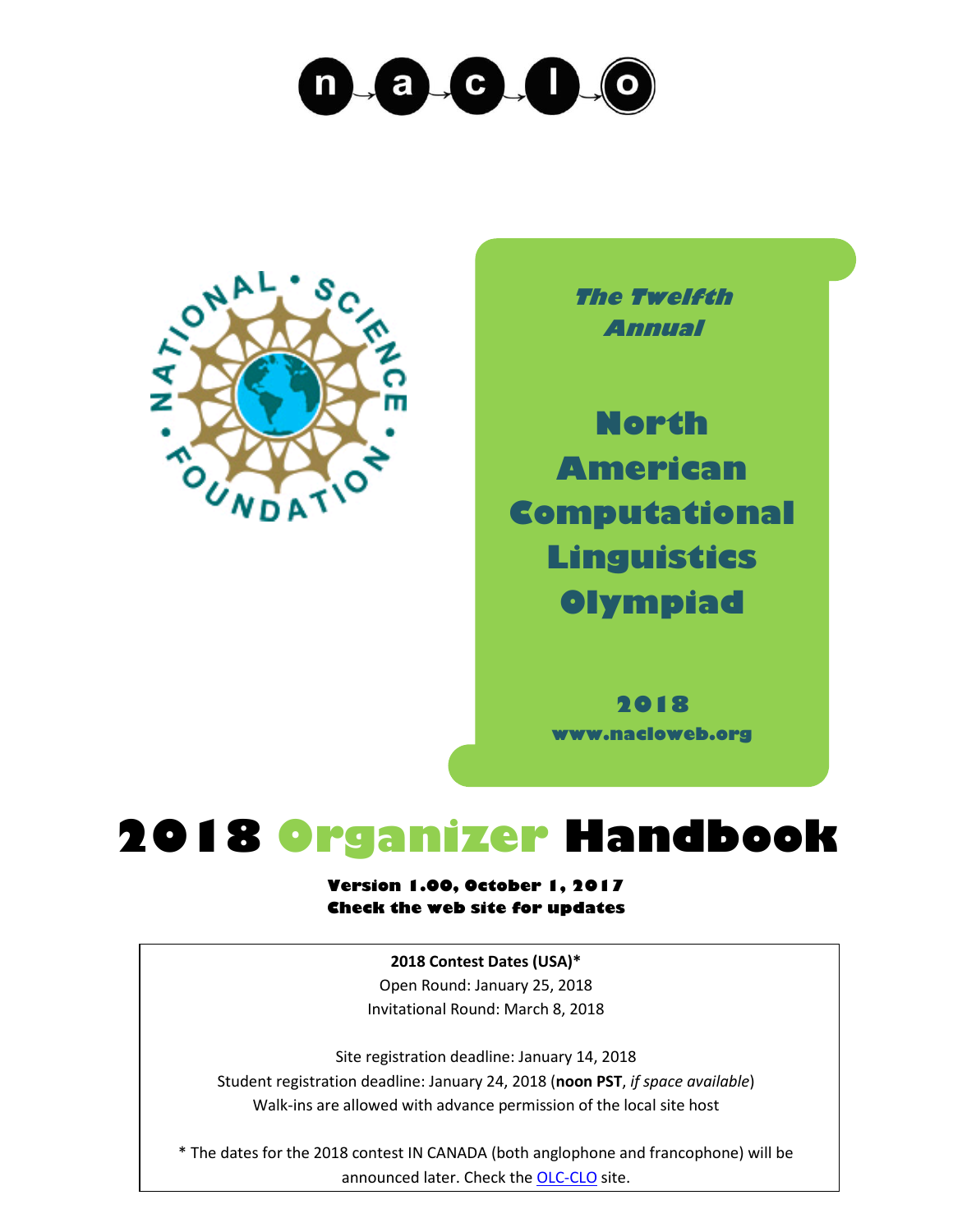

## **ABOUT**

## **Introduction**

NACLO is a fun (and educational!) contest for U.S. and Canadian high school students in which contestants compete by solving compelling and creative puzzles in linguistics and computational linguistics. Requiring no previous knowledge of linguistics, languages, or computing, these puzzles can be solved by analytic reasoning alone, and serve as a fun introduction to a field to which many high school students have never been introduced. Winners of NACLO are eligible to compete in the International Linguistics Olympiad, one of twelve international high school science Olympiads.

## **Contact**

[naclo18org@umich.edu](mailto:naclo18org@umich.edu)

## **What's New in 2018?**

As of the writing of this version of the handbook, there have been no changes to the contest logistics compared with 2017.

## **Contest in Canada**

As of the writing of this version of the handbook, the dates for the 2018 contest in Canada (both anglophone and francophone) have not been confirmed. Check the **[OLC-CLO](https://olc-clo.org/)** site for later announcements.

## **HOW TO BECOME A HOST**

#### **University sites**

The list of available locations as of publication of this document is on Page 4, and an up-to-date list is available on the [NACLO web site.](http://www.nacloweb.org/) If your site is already listed, please contact [naclo18org@umich.edu](mailto:naclo18org@umich.edu) to confirm that you will be hosting again this year. They will create your host account on the NACLO website. Then students can register to participate in NACLO at your site.

Each university site is responsible for contacting registered students with directions and other important information about the day of the contest. We strongly suggest creating a webpage with all of the relevant information.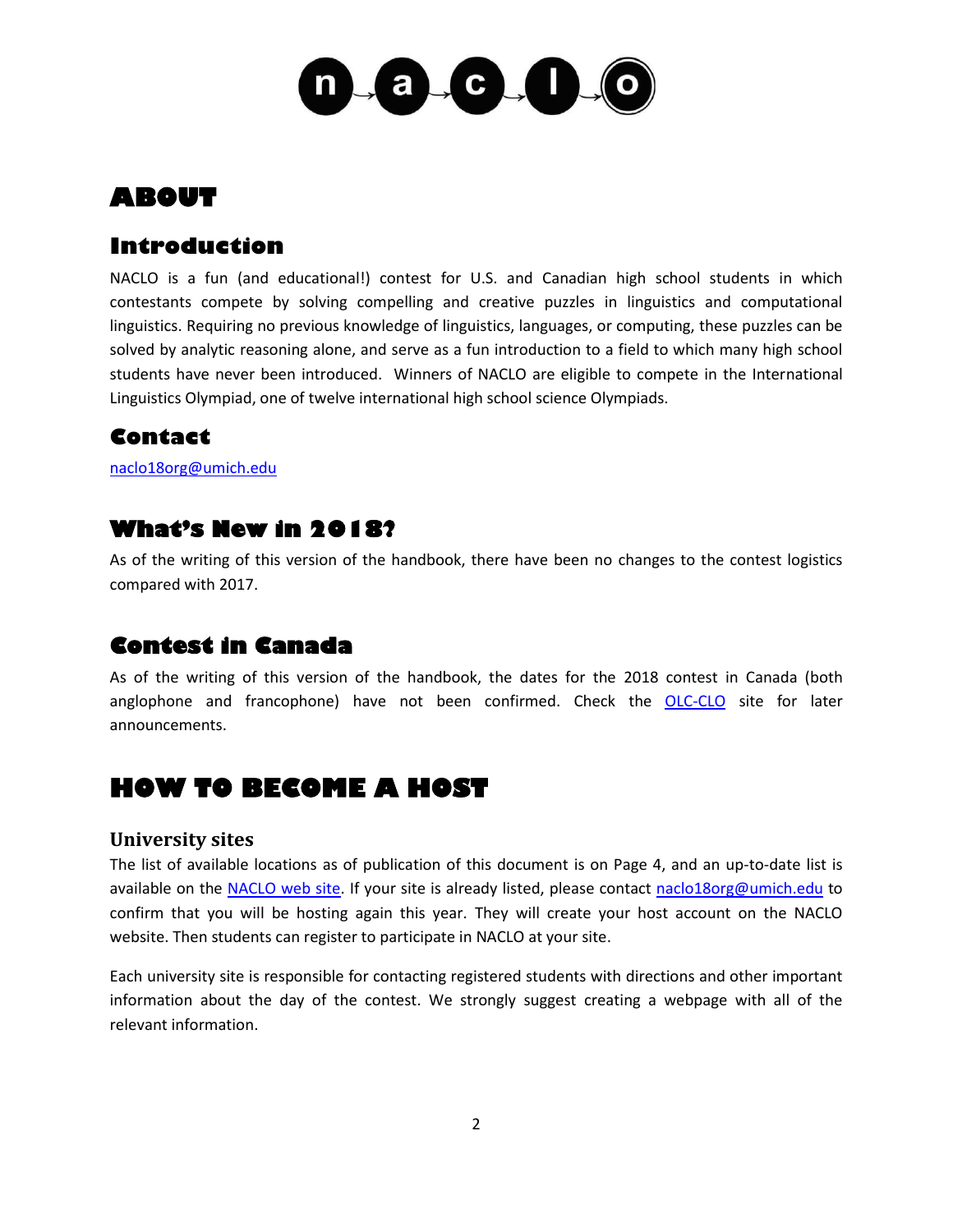

NACLO is a great opportunity to reach out to students who are interested in studying linguistics or computer science. You may provide information on careers in linguistics and language technologies and how to study linguistics and language technologies in college.

#### **High School sites**

Students who cannot or choose not to participate at a university site can participate at their own school.

In order to participate at school, students should ensure that a teacher (or other qualified administrator or librarian) at their school (or another eligible site, e.g., a local public library) will serve as a site facilitator, is aware of the rules of the contest and will supervise them on contest day. For more information about serving as a site facilitator, visit the Facilitator Handbook.

If your high school is already listed on the NACLO website, the NACLO organizing committee will confirm with the previous host that you will be hosting again this year. If it is not listed, you can register your high school on the NACLO website [here.](http://nacloweb.org/register_highhost.php) Then, register yourself as a high school host here. Then, interested students can register to participate in NACLO at your site [here.](http://nacloweb.org/register_student.php)

#### **Home School Sites**

If your student is home schooled (according to the official rules of your state or province), you can still register for NACLO. Parents should go to the NACLO website teacher registration page (the main NACLO website under "High School Site Coordination") and register themselves as a teacher. Once you get to the "school" option you can select "home school" from the drop down menu. Once you have registered as a teacher you will be able to register your student on the student registration page (The main NACLO website under "Student Registration").

#### **Student Eligibility**

*To participate in NACLO*, students must satisfy all of the following criteria:

- You have never been enrolled as a full-time college or university student.
- You will be less than 21 years old on the date of the invitational round of the NACLO.
- You are a citizen of the US or Canada or a student in a secondary school in the US or Canada.
- You are available to take the test at one of the times it's offered.
- You can either take the test at a registered university site or find a teacher or librarian who can run a high school site as specified elsewhere.

*To be eligible for the Canadian IOL team*, students must:

- Be eligible for and participate in NACLO.
- Renounce your eligibility for every other country's ILO team for the current year.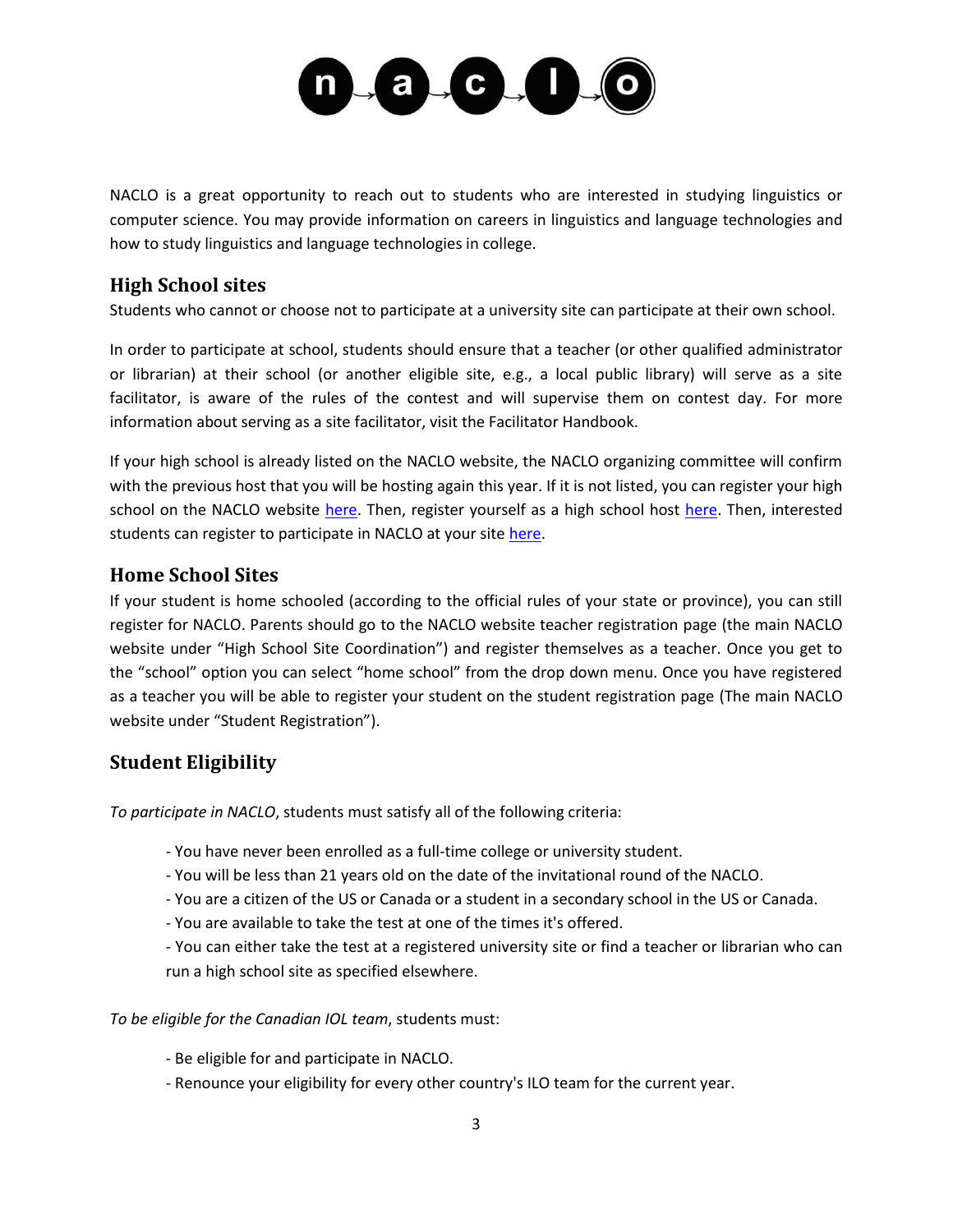

- Be a citizen of Canada or a student in a Canadian secondary school, and provide proof if asked.

*To be eligible for the US IOL team*, students must:

- Be eligible for and participate in NACLO.
- Be a citizen of the US or a student in a US secondary school, and provide proof if asked.

## **University Locations (as of October 1, 2017)**

The following universities are expected to host NACLO sites in 2018. Additional locations and possible cancellations will be posted on th[e web site.](http://www.nacloweb.org/)

## **Canada**

#### **AB**

Medicine Hat College (Medicine Hat) University of Alberta (Edmonton) University of Calgary (Calgary)

#### **BC**

Simon Fraser University (Burnaby) University of British Columbia (Vancouver)

#### **NS**

Dalhousie University (Halifax)

## **ON**

University of Ottawa (Ottawa) University of Toronto (Toronto) University of Western Ontario (London) **QC** McGill University (Montreal)

**United States**

#### **CA**

California State University (Long Beach) SpringLight Education Institute (San Jose) San Diego State University (San Diego) Stanford University (Stanford) University of California, Irvine (Irvine) University of Southern California, ISI Campus (Marina del Rey)

#### **CO**

University of Colorado (Boulder)

Yale University (New Haven)

#### **DC**

Georgetown University (Washington, DC)

#### **GA**

Emory University (Atlanta)

#### **IL**

Northeastern Illinois University (Chicago) Southern Illinois University (Carbondale) University of Illinois at Urbana-Champaign (Urbana-Champaign)

#### **IN**

Goshen College (Goshen) Indiana University (Bloomington)

#### **CT**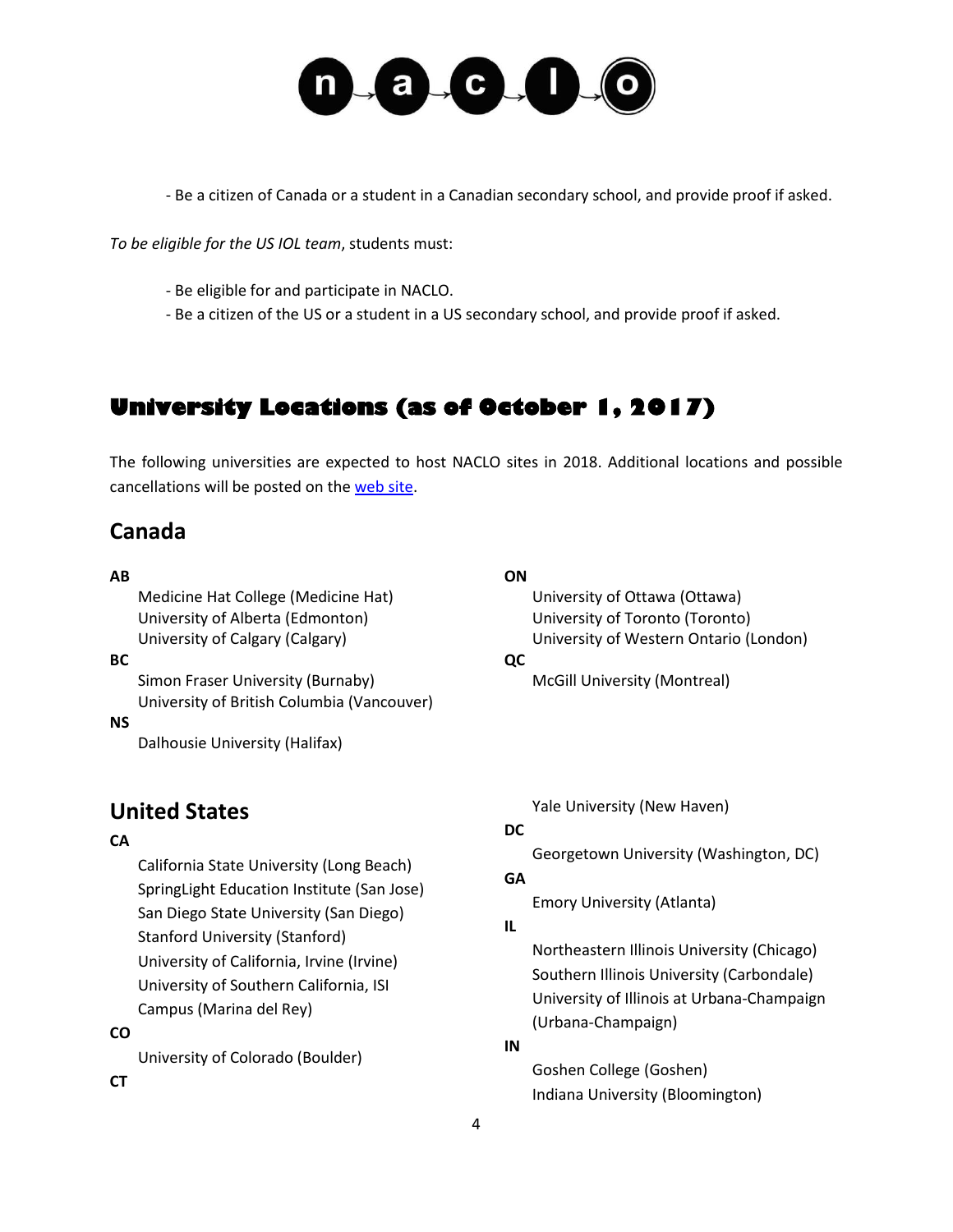# $-a + c$ ,  $1 - 0$

#### **KY**

University of Kentucky (Lexington)

#### **MA**

Brandeis University (Waltham) Massachusetts Institute of Technology (Cambridge) University of Massachusetts (Amherst) University of Massachusetts, Lowell (Lowell)

#### **MD**

Johns Hopkins University (Baltimore) University of Maryland (College Park)

#### **MI**

University of Michigan (Ann Arbor)

#### **MN**

Minnesota State University, Mankato (Mankato)

#### **MO**

Washington University in Saint Louis (St. Louis)

#### **NC**

University of North Carolina, Charlotte (Charlotte)

#### **NE**

University of Nebraska, Omaha (Omaha)

#### **NH**

Dartmouth College (Hanover)

#### **NJ**

Montclair State University (Montclair) Princeton University (Princeton)

#### **NM**

University of New Mexico (Albuquerque)

#### **NY**

Columbia University (New York) Cornell University (Ithaca)

## **High School Locations**

Stony Brook University (Stony Brook) Union College (Schenectady)

#### **OH**

Ohio State University (Columbus)

#### **OR**

Oregon Mathletics (Beaverton) Oregon State University (Corvallis)

#### **PA**

Carnegie Mellon University (Pittsburgh) University of Pennsylvania (Philadelphia)

#### **TN**

Middle Tennessee State University (Murfreesboro) University of Memphis (Memphis)

#### **TX**

Austin Math Circle (Austin) University of Houston (Houston) University of North Texas (Denton) University of Texas at Dallas (Richardson) University of Texas, Austin (Austin)

#### **UT**

Brigham Young University (Provo) University of Utah (Salt Lake City)

#### **VA**

College of William and Mary (Williamsburg)

#### **WA**

University of Washington (Seattle) Western Washington University (Bellingham)

#### **WI**

University of Wisconsin, Madison (Madison) University of Wisconsin, Milwaukee (Milwaukee)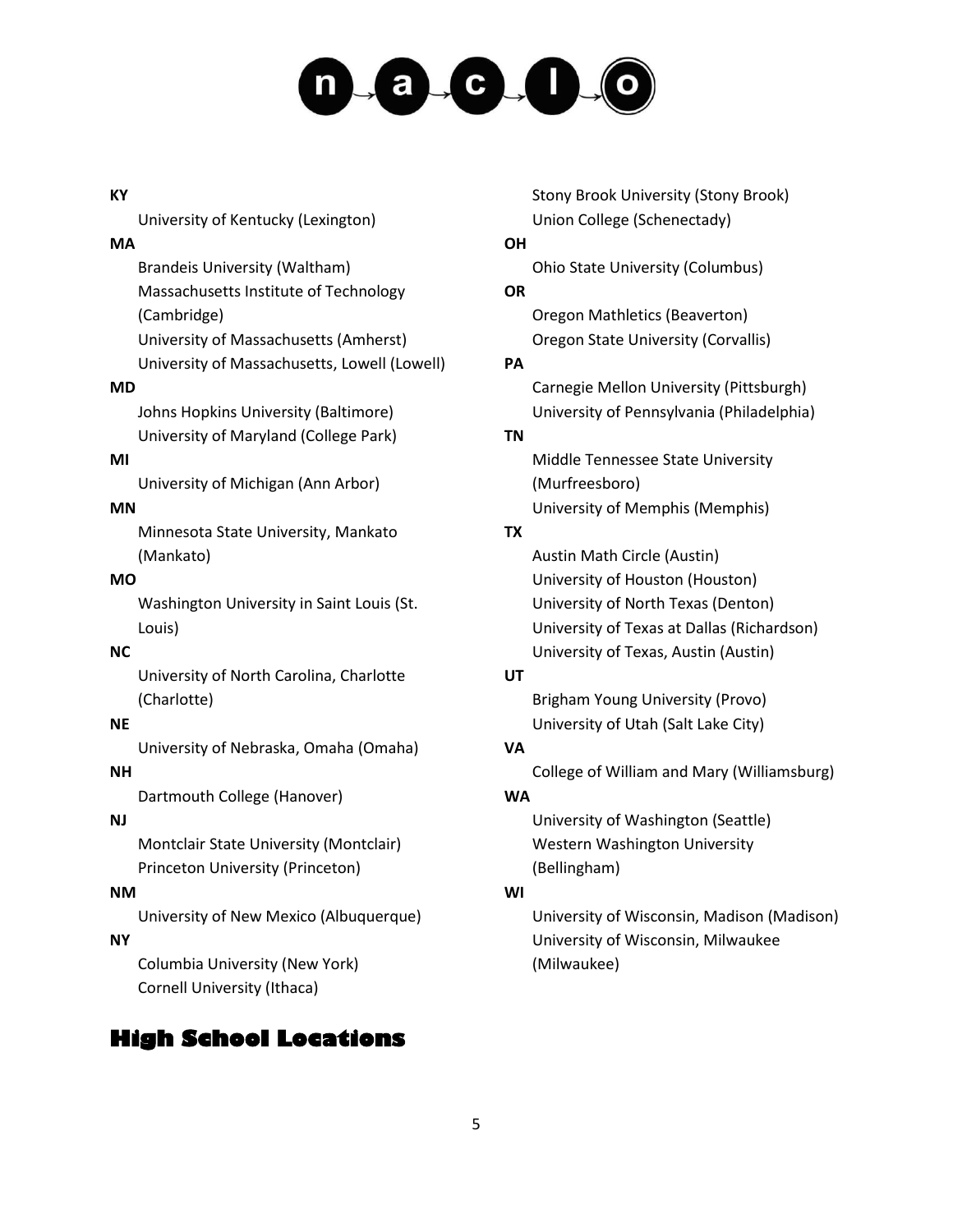

More than 100 high schools held the contest on site in 2017. If you are a high school teacher and your school wants to participate in 2018, you need to register it as a host site. If your school is not a host site already, register it as one [here.](http://nacloweb.org/register_highsite.php) Then, you should register as a High School Host [here.](http://nacloweb.org/register_highhost.php) If your teacher has questions about what is involved with serving as a coordinator, please consult this handbook.

## **RESPONSIBILITIES**

This is the list of responsibilities for university and high school facilitators.

#### **As soon as possible**

- Read this booklet and familiarize yourself with the contest. NACLO has been active for nine years and the rules have evolved. The [website](http://nacloweb.org/) also has all the relevant information about the contest, including many [resources](http://nacloweb.org/resources.php) and [sample problems.](http://nacloweb.org/practice.php)
- Circulate email announcements, flyers and practice problems to students at your school or near your university. You can find examples on the resources page, or contact us [\(naclo18org@umich.edu\)](mailto:naclo18org@umich.edu) for advice on how to advertise the contest. Also, share with us any inventive ways of outreach that you come up with. Tell interested students to register online.
- (optional). Arrange for a training/information session. These are not required for participation in NACLO and not all participating sites provide them, however they are encouraged. The training sessions may include problem solving practice, an overview of linguistics and computational linguistics, and ideas about careers in linguistics and computational linguistics and typically last from one to two hours. The NACLO web site has instructions for running such sessions under the "Resources" tab.
- Reserve a contest room. The contest room should be large enough so that the number of students who have registered (plus any more walk-ins/late registrants you are willing to take) will each have a desk/writing surface and can spread out so they cannot see each other's papers. The room must also have an internet connection so you can communication with the jury during the competition.
- You should reserve the contest room starting at least 1 hour before the contest start time. This will allow you time to welcome the students, thank the sponsors and local volunteers, read the rules, etc. as well as distribute the contest booklets. The students should start working on the problem set at the designated time (so you need to finish with all preparations, reading the rules, etc. before then) and have exactly three hours (in round one) to actually work on the booklets.
- (optional) Schedule additional facilitators if needed. Use your judgment about how many facilitators you will need. There should be at least one person in the room with the participants at all times to take questions and make sure that no one is breaking any rules.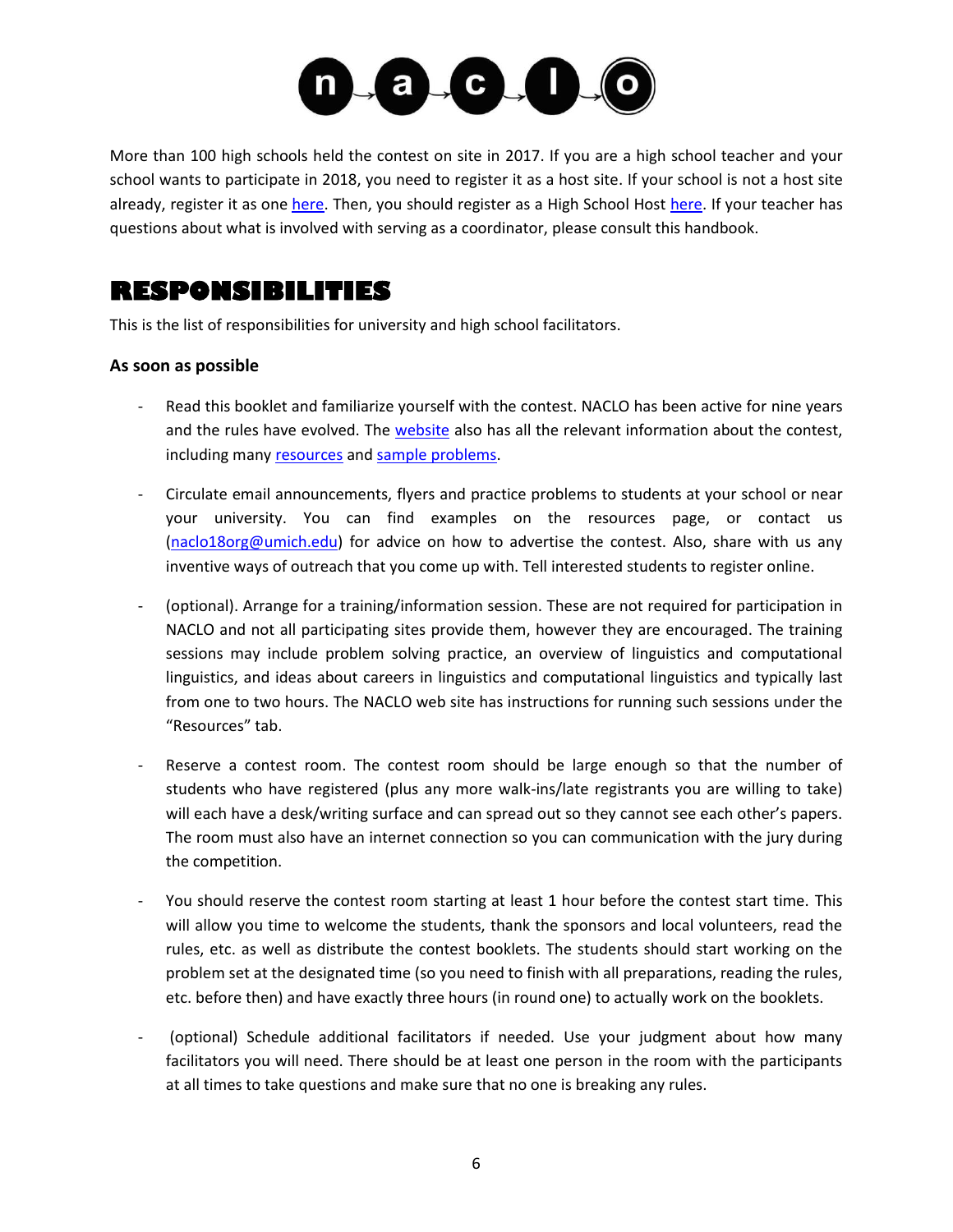

- (university sites only). Send an email to [naclo18org@umich.edu](mailto:naclo18org@umich.edu) once you have set up a local web page with information for contestants (e.g., building and room number, driving directions, schedule, etc.). We will then list your page on the NACL[O website.](http://nacloweb.org/university_sites.php)
- Monitor the registration page for your site at [www.nacloweb.org](http://www.nacloweb.org/) to keep track of the number of students registered for your site. In the past, we have had anywhere from 1 to 250 students with a mean of 15 students per site (1,500 students at 100+ sites). You should set a limit for your site based on the size of the room and number of facilitators.
- Send reminders to the students about the contest. Plan for two emails, two weeks before the competition and one week before the competition. The first one can be a reminder of the dates and times. The second one should include directions to your location, a schedule for the day including transportation information, and a list of rules.
- (optional). Plan to print a NACLO poster listing the sponsors. We will send you a poster by email. If you don't have a large poster printer, we will mail it to you on paper. [Contact us](mailto:naclo18org@umich.edu) ASAP if you would like us to send you one.
- (university sites only). Do you have any souvenirs for the students? T-shirts, keychains, pens, etc. We do not have funding to help out with these, but see if you can get something from your department, school, university, or from local businesses.
- (optional). Do you want to give the students any food before or after the competition (not during)? Again, we do not have funding to help out with this, but if you can get someone to donate some food, go ahead.
- (optional). Do you want to give out college or career information? This is often done during the registration/check-in hour, because students may need to leave immediately after the competition. The LSA (Linguistics Society of America) has several brochures on their [website.](http://www.linguisticsociety.org/what-linguistics) You can also give out information on majoring in linguistics/language technologies at your university or have brochures/representatives from language technologies companies.

#### **Two days before the contest**

- First and foremost, you will need to certify your site. In order to do so, you will need to:
	- o Go to your Site Coordination page (different for universities and high schools) on the NACLO website).
	- o University sites: Select your site, and log in with your password. High school sites: Log in with your username and password.
	- $\circ$  If you do not know your password, please emai[l naclo18org@umich.edu](mailto:naclo18org@umich.edu) before the day of the contest.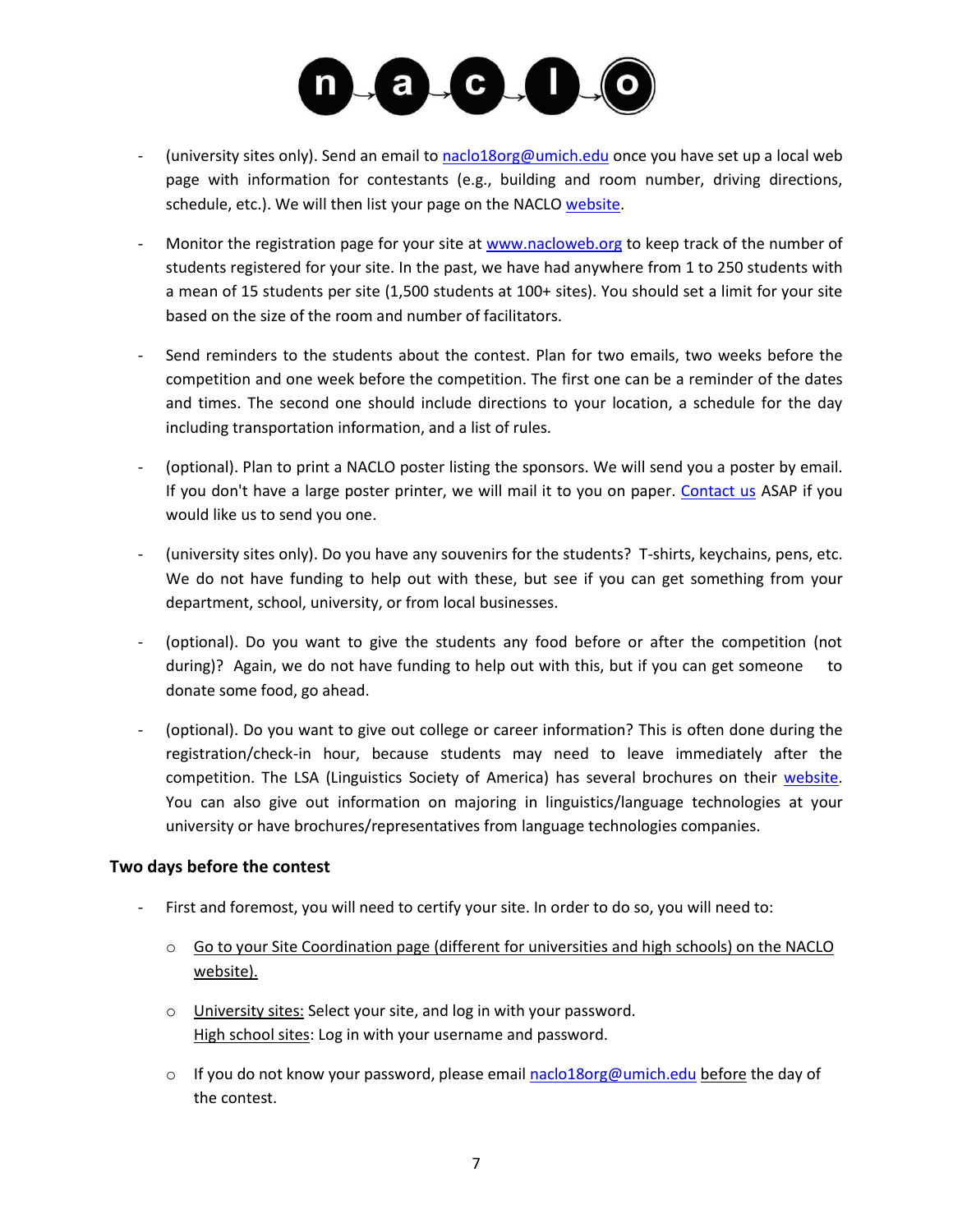

- $\circ$  Click on "Edit Self" and complete the certification checklist. Make sure you've done all 10 items on the checklist, and click the "Update checklist (certify)" button when complete.
- Sites that don't certify (and thereby indicate that they are familiar with the rules, etc.) will not be allowed to participate. If you have any questions or are having a problem certifying your site, or if you do not know your password, please email [naclo18org@umich.edu.](mailto:naclo18org@umich.edu)

#### **The day before the contest**

- Obtain the booklets from the jury (they will you email you the problem booklet in PDF format) and print one copy (at 3600 dpi, if possible). Make sure that all diagrams and fonts print properly. If everything looks normal, print booklets **single-sided** as the students will be required to write their answers on them and then each problem will be scanned. Make sure to print enough copies for all participants, and print extras if you plan to accept walk-ins. It is ok to print multiple copies of the blank page that appears near the end of the booklet and use it as an extra page.
- You will receive an email that will ask you to confirm that you are ready for the contest. Please reply to it ASAP. You will be asked if your site will allow walk-ins on the day of the contest.
- You will also receive an email with a link to the Piazza site. Please log in to the site to ensure you are able to access to forum. It will be important to keep this site open throughout the contest as the jury may post announcements and clarifications which will need to be shared with the contestants
- Make sure that no student has access to the booklets before the contest starts. Make sure that they are informed not to discuss the problems *even after the contest is ove*r (to prevent cross time zone cheating). We will post the problem booklets on the web site by the end of April.

#### **The day of the contest and beyond**

- (optional). Set up a registration table 30-45 minutes before start time. You may get some walk-in students who haven't preregistered. If this happens, let them use your computer to [register on](http://nacloweb.org/register_student.php)  [the NACLO site](http://nacloweb.org/register_student.php) before the actual contest starts and get a registration number. If that is not possible, let them register as soon as the contest is over. Each participant needs to get a registration number.
- When students arrive, ask them to complete the registration page completely including the "Site ID" part. Your site ID is available on the NACLO website on your Site Coordination page. If you are still unable to find your ID, please use the site name.
- Log in to the Piazza site at least 15 minutes prior to the start of the contest. You must keep this site open throughout the contest.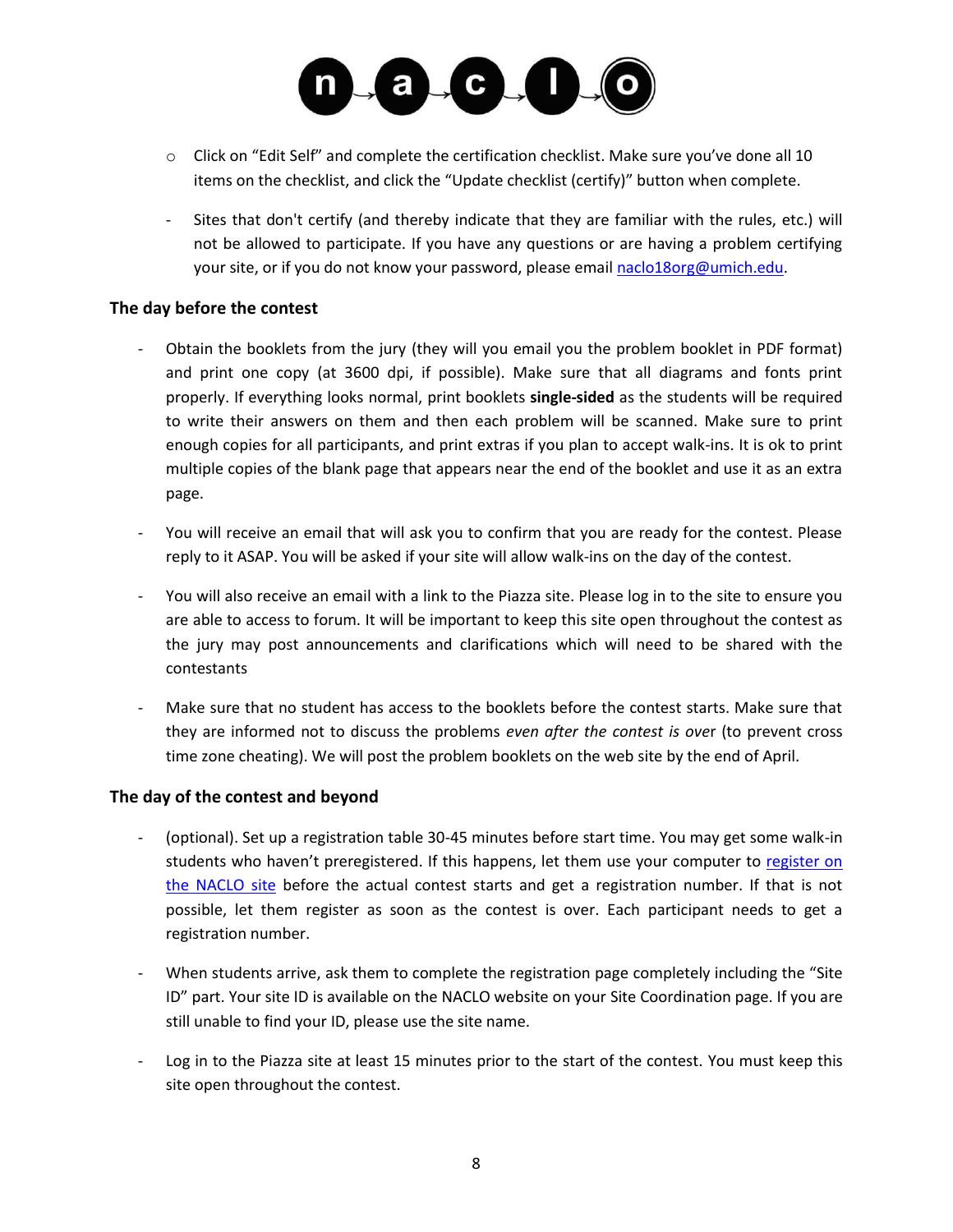

- When the contest starts: email us the exact starting time on the day of the contest so that we can keep track. For example, if the designated starting time for the contest in your time zone is 10 AM, please make sure to have all students ready (after you have handed them the problem sets) before 10 AM. All sites must start simultaneously within their time zone. If for some reason you start a few minutes late (but not more than 15 minutes late), please make sure to give the full three hours of contest time to the students. So, in your email to [naclo18jury@umich.edu](mailto:naclo18jury@umich.edu) (note the different email address), as soon as the students have started working on the problem set, please say something like this: "Kevin Smith - PS 45, Milwaukee, WI - start time 09:04, end time 12:04 - participating: 5 students".
- It is absolutely crucial that you keep track of which registered students did and did not show up for the contest on your NACLO page. In order to do this, you will need to:
	- o Go to your Site Coordination page (different for universities and high schools) on the NACLO website).
	- o University sites: Select your site, and log in with your password. High school sites: Log in with your username and password.
	- o Click the "Test Day Checkoff" button.
	- $\circ$  Check the corresponding box for each student who shows up to the contest.
	- $\circ$  Also, make sure to enter the exact time your contest started in the box at the top of the page.
- When students raise their hands for questions, go to them in order to make sure that they don't blurt out a clue or an answer. Tell the student that you will convey the question to the jury. Do not answer the question even if you think it is simple or obvious.
- All questions from the participants should be posted on the NACLO 2018 Piazza site. Please post your question as a private question just to the jury. The jury will be periodically updating a web page with all active clarifications that need to be conveyed to all participants. If resources are available at your site, you may wish to project this web page for all participants to view, or write these clarifications on the board.
- Continuously monitor your e-mail and the Piazza site for possible announcements and clarifications by the judges. Make sure that you convey all jury clarifications to all contestants in a timely manner.
- Ask the students to complete a short online student evaluation form. Each student will be emailed a link to the evaluation once the contest has ended.
- Fill out the short online facilitator evaluation form.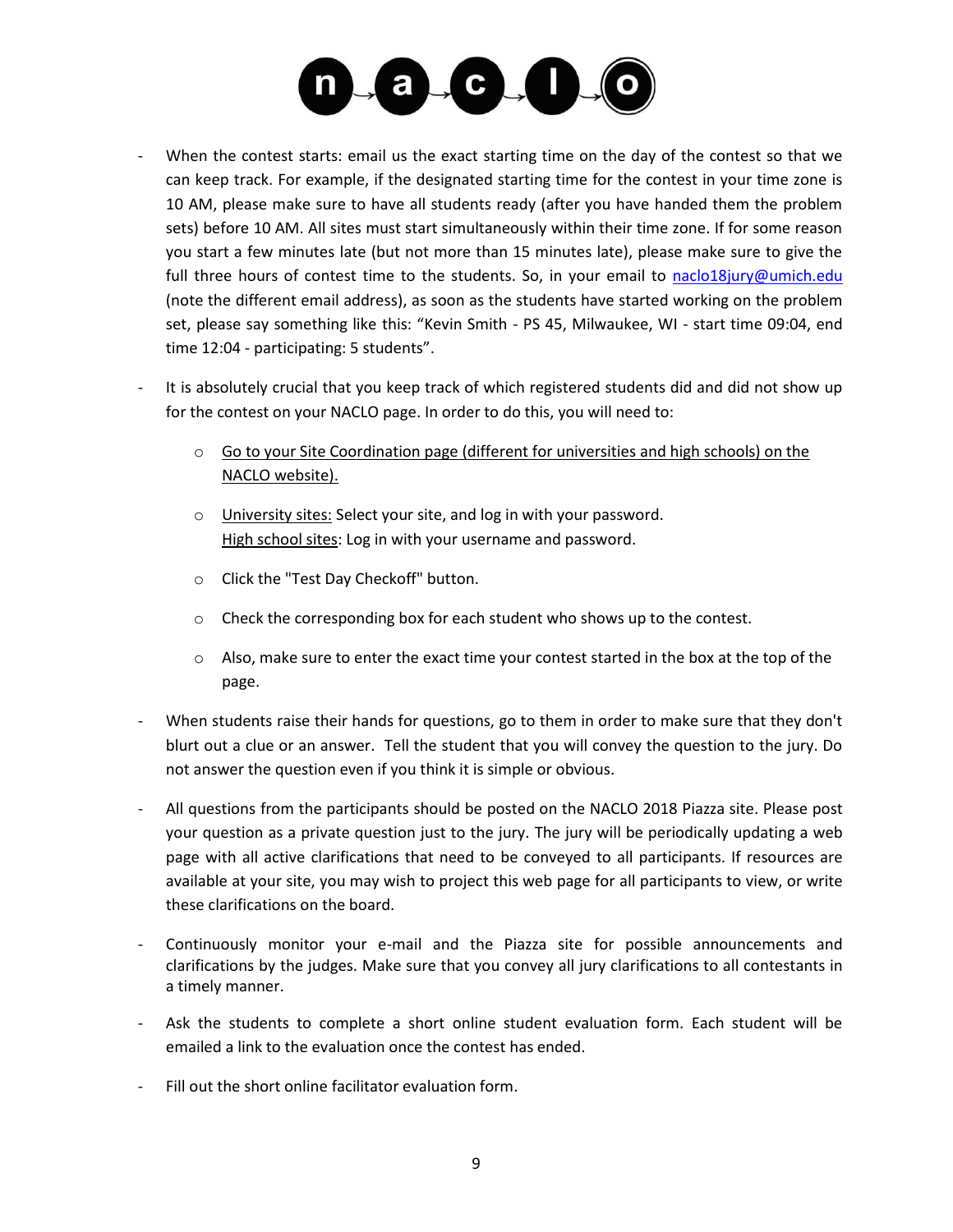

- Collect the booklets from your students. Students are **not allowed to take copies of the booklets with them;** this rule is essential for preventing possible "cross-timezone" cheating. The booklets will be posted on the NACLO site near the end of March 2018.
- While collecting the booklets, please ensure that all contestants have written their names and registration numbers **on each Answer Sheet**.
- (optional, but very much appreciated). Look through all of the booklets and email [naclo18jury@umich.edu](mailto:naclo18jury@umich.edu) a list of the names, registration numbers, and email addresses of all of the students who handed in a booklet.
- If you have the capability to do so, please scan all of the test booklets (only cover page with identification information and answer pages) and convert them to PDF format, then email these files to [naclo18jury@umich.edu.](mailto:naclo18jury@umich.edu) Please send each individual student's booklet in a single PDF, with the student's registration ID as the title (e.g., '557.pdf'). Please do not send each page of a student's booklet as an individual PDF, and please do not send multiple students' booklets in the same PDF. It is very crucial to name each file properly. The jury reserves the right not to grade any submissions that are not properly named. Then, upload each student's submission to the NACLO website in the Site Coordinator portal – you will see an "Upload" button next to each student's name on the list of registrants.
- While we strongly prefer that you scan and email us the booklets, if you do not have the capability to do this, you will need to make photocopies of your students' booklets and send the originals to us by USPS Priority Mail, or another service that guarantees delivery at least as quickly (you will need to keep the originals until scores are published). Please contact [naclo18org@umich.edu](mailto:naclo18org@umich.edu) and ask for a mailing address. We must receive all booklets by February 1, 2018 in order to ensure timely grading.
- Wait for the results. It may take 4-6 weeks for these to become available.
- (optional). Follow up with the students, e.g., for college admissions guidance, etc.

## **OTHER CONTEST RULES**

#### **Open Round**

The open round is open to all interested middle school and high school students; its purpose is to identify strong contestants who will advance to the Invitational Round.

#### **Invitational Round**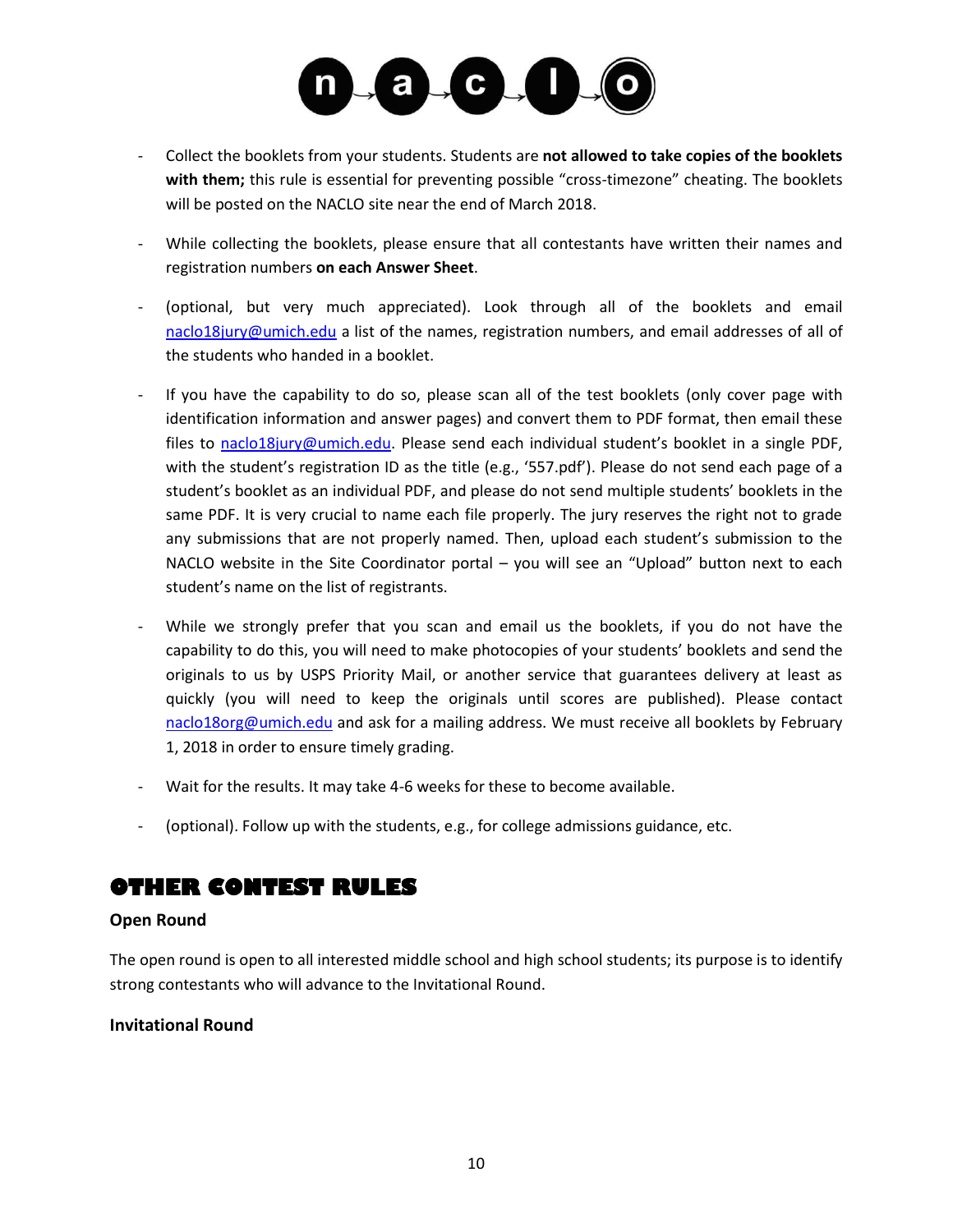

The problems in this round are harder than the Open Round problems. The purpose is to select national winners, who will be eligible to participate in the international competition, The International Linguistics Olympiad (IOL).

#### **Problems and solutions**

The Open Round is typically three hours long, whereas the Invitational Round is typically four hours long. The judges have the authority to lengthen either competition in the event of unforeseen circumstances.

Students should submit all their solutions in writing, using a *black pen*, only in the space provided and ensure that their handwriting is legible. The use of a black pen is essential to ensure legible photocopying or scanning of the solutions, which may be done to streamline the grading process.

Students are allowed to use extra blank paper; however, there should never be answers to more than one question on a single sheet of paper. Extra paper should be scanned together with the booklet. The answers will be split by problem number and shipped to graders around the world. Students should write only on one side of the papers so that these pages can be scanned if needed. Furthermore, students may not take any booklets or scratch paper with them when they leave the site.

Students may solve the given problems in any order, and should try to solve as many problems as possible. You are not penalized for incorrect answers. Some problems (mostly on the Invitational round) **may** include "practice" (explanations) and "theory" questions; the practice sections are worth approximately 60% of the score, and the theory sections are worth approximately 40%. Students may receive partial credit for providing an incomplete solution to a problem, and/or partial credit for specific ideas for solving it. Thus, if they have ideas for solving a problem, they should write them even if they have not been able to develop a complete solution. In other words, students should be encouraged to show their work and/or thought process when solving these problem.

Given the large number of expected participants in the first round, most or all of the problems in that round will not require a "theory" part. Instead, the answers will be automatically gradeable. "Blue," "17", "1A, 2D, 3D, 4E, 5C", "nihuetzi," and "A>C>G>F>B>E>D" are fine answers. The problem booklets will be designed to include an answer sheet.

#### **Allowed and disallowed materials**

Students should bring their own pens and pencils. Students are **not** allowed to bring their own paper. The facilitators will provide all paper needed.

Participants should write their solutions in black ink, and may use pencils only for scratch work. They may use blank paper for scratch work; however, they should copy their final solutions into the spaces provided in the problem booklet, and they may enclose additional sheets only if the space in the booklet is insufficient. Scratch paper is to be handed in with the answer booklet, but kept separate from it.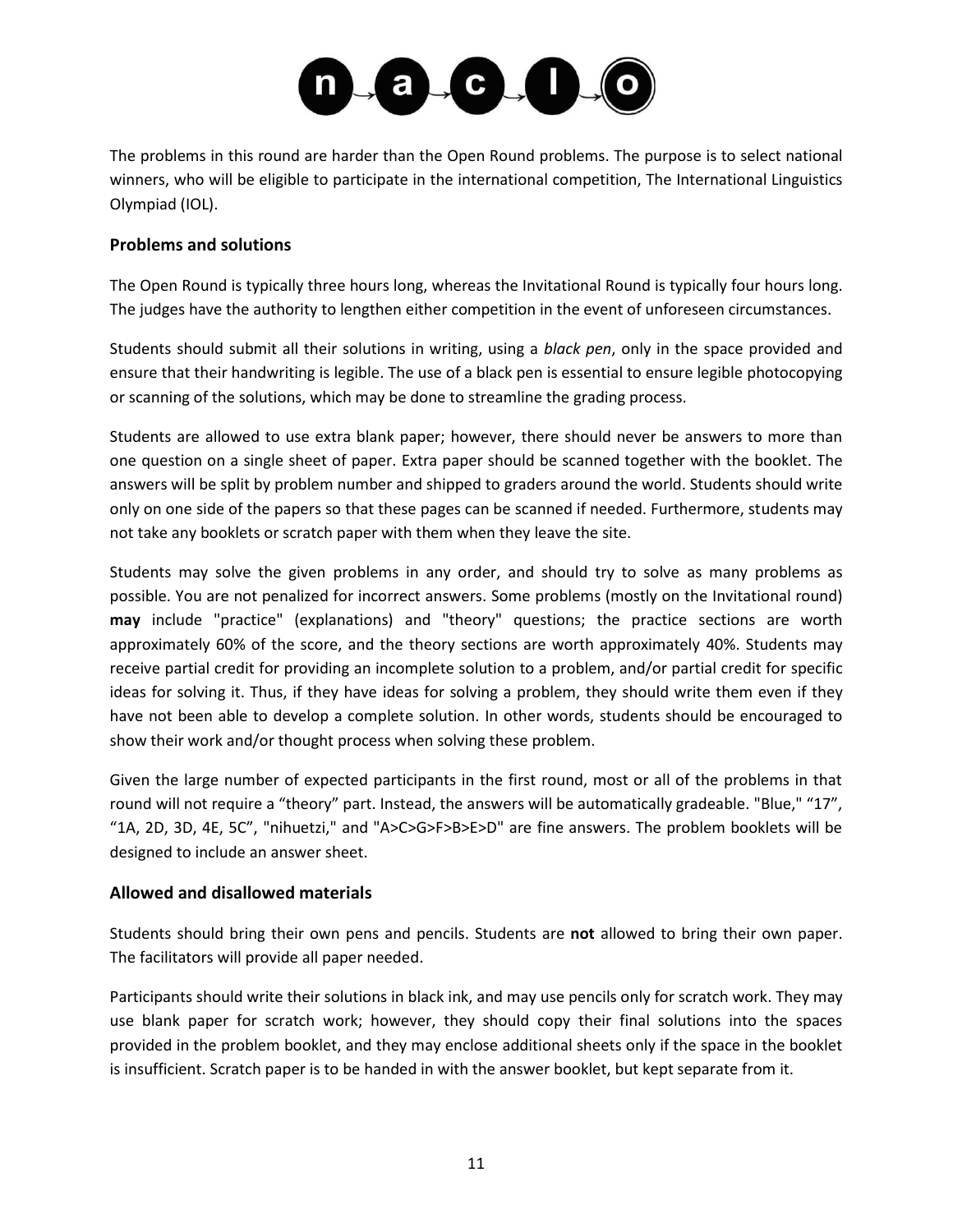

Students may not use any electronic devices except basic wristwatches. In particular, they may not use calculators, computers, tablets, cell phones, pagers, or wristwatches with built-in calculators. Attempts to use electronic devices will normally lead to disqualification. If a student has any medical electronic devices, required for health reasons, he or she should let the facilitators know before the contest.

Participants may not use any written or printed materials such as books or their own notes produced before the contest.

#### **Conduct during the contest**

Students should follow all instructions of the facilitators; if they have questions about the rules or acceptable conduct during the contest, they should raise their hand and ask a facilitator.

Students may not talk with anyone except facilitators, and may not collaborate with other contestants. Attempts to communicate with other contestants will normally lead to disqualification.

Bags should be placed under the seats before the contest, and may not be used during the contest. If students have brought snacks, these should be placed on the desk before the contest begins.

If a student has a cell phone, pager, or any other sound-emitting device in his or her bag, he or she should turn it off before the contest. Just switching it to vibrate or silent mode is not sufficient.

Participants may take bathroom breaks during the contest; however, they may not take their bags, any electronic devices, problem booklets, or their notes with them when temporarily leaving the room. Also, two contestants may not take a bathroom break at the same time.

Unless the local facilitator overrides this rule (e.g., due to university or high school regulations), students may bring a snack into the contest site and eat during the contest, but they should be considerate of others. In particular, they should avoid "noisy" foods, such as foil-wrapped chocolates, and foods with a strong odor. The facilitators have the authority to remove any types of food from the contest site if they feel that these types of food may distract other contestants. Noisy wrappers should be opened before the contest begins.

If students arrive late, they may still participate in the contest; however they may not ask facilitators to repeat any instructions or announcements that have been missed. Also, they may not ask for time extensions in the end of the contest, which means that they will have less time than the other contestants.

#### **Questions during the contest**

If a student has a question, he or she needs to raise a hand, and one of the facilitators will talk with him/her. When talking with a facilitator, students should keep their voices low, to make sure that they do not distract other contestants and do not accidentally provide a hint for solving the problem.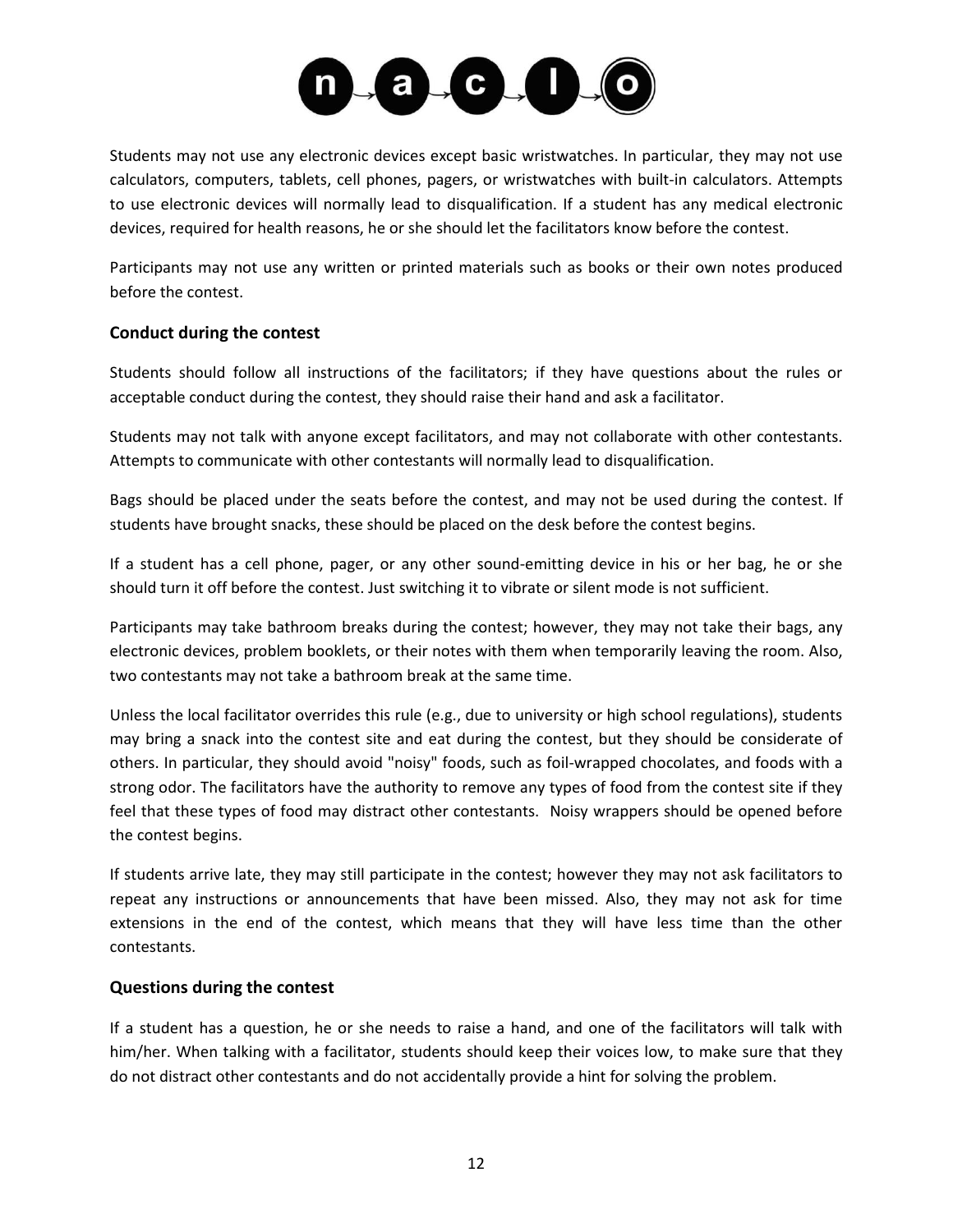

If a student needs a clarification for a specific problem, the facilitator will need to contact the judges via email, which means that an immediate answer may not be available. Please note that local facilitators are unable to answer student questions without contacting the judges. If the judges agree that the problem requires a clarification or correction, they will normally announce it to all site facilitators via email.

If the judges feel that an answer is already contained in the booklet, or that attempting to give a student an answer may give someone an unwanted hint, they may refuse to answer the question by telling the student that they are unable to answer the question.

#### **Scoring**

Every problem will be worth a specified number of points; harder problems are generally worth more points.

The judges will score each solution based on its correctness, quality, and clarity, and determine the overall score as the sum of solution scores. The judges will complete the scoring and announce the results (ideally, within three to six weeks after the competition).

*The judges are solely responsible for scoring the solutions, ruling on unforeseen situations, and selecting the winners; their decisions are final.*

## **FREQUENTLY ASKED QUESTIONS**

#### **How does a student register for the competition?**

The competition is intended for students in the 13-18 age group. If you are younger than 13, with parental permission, you can also participate. In this case, please **do not register online**. Instead, ask your parents to contact [naclo18org@umich.edu](mailto:naclo18org@umich.edu) directly.

You should register through the NACLO web site [\(www.nacloweb.org\)](http://www.nacloweb.org/). The registration form is located by clicking on the "student" tab. In the registration form, you must choose one of three options regarding where you will be participating:

• Choose **High School Site** if you plan to participate at your high school. This involves having a teacher or administrator supervise the contest at your school. This person should carefully review the facilitator responsibilities listed in the relevant handbook.

OR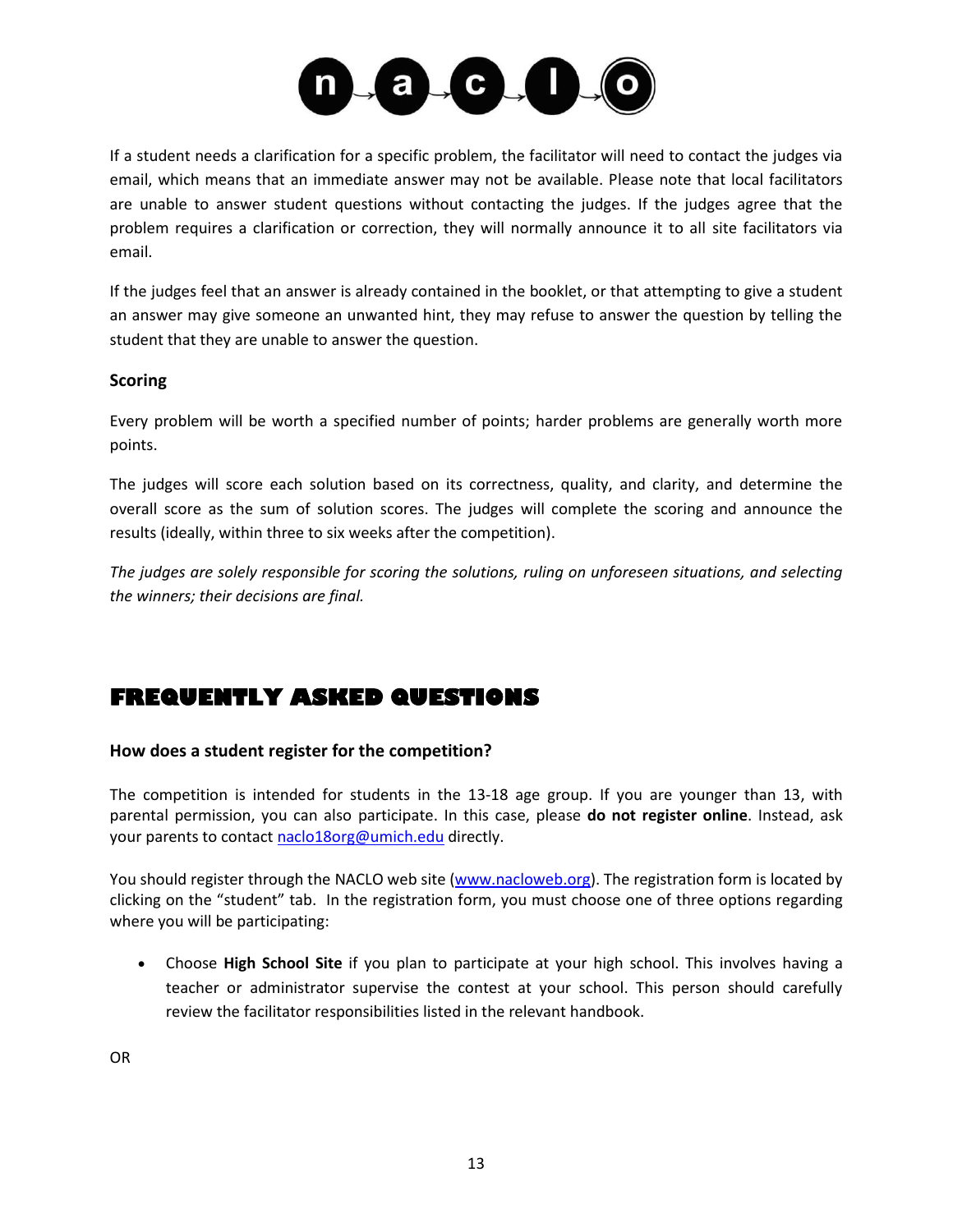

• Choose **University Site** if you plan to participate at a NACLO university site. This involves going to the university to take the test. If your city has a university site, we encourage you to participate at this site. An up to date list of university sites is available at on the NACLO web site.

#### OR

• If you are home schooled, you can still register! [insert more detailed explanation, pending confusion above]

#### **How long is the competition?**

The Open Round will be three hours long; however, note that the judges have the authority to lengthen it in the event of unforeseen circumstances. The start time of the Open Round depends on the time zone. Time zones not listed below should make special arrangements with the organizers in advance.

| Time for the Open Round | Start   | End                |
|-------------------------|---------|--------------------|
| Pacific                 | 9:00am  | 12:00noon          |
| Mountain                | 10:00am | 1:00 <sub>pm</sub> |
| Central                 | 9:00am  | 12:00noon          |
| Eastern                 | 10:00am | 1:00 <sub>pm</sub> |
| Atlantic                | 11:00am | 2:00 <sub>pm</sub> |

The start times shown here are when students can work on the problems. Registration and other administrative activities happen earlier. Try to be at your site 45 minutes prior to the designated start time.

The Invitational Round will be four hours long. The contest will start at 9 AM in all time zones except the Atlantic Time Zone.

| Time for the Invitational Round | <b>Start</b> | End                |
|---------------------------------|--------------|--------------------|
| Pacific                         | 9:00am       | 1:00 <sub>pm</sub> |
| Mountain                        | 9:00am       | 1:00 <sub>pm</sub> |
| Central                         | 9:00am       | 1:00 <sub>pm</sub> |
| Eastern                         | 9:00am       | 1:00 <sub>pm</sub> |
| Atlantic                        | 10:00am      | 2:00 <sub>pm</sub> |

#### **Can younger students (e.g., middle school students) participate?**

Yes, they can. In fact, we will award a special certificate to the top students who participate in the 8<sup>th</sup> grade or below. Students younger than 13 should see our special registration instructions above.

#### **How many problems should I expect?**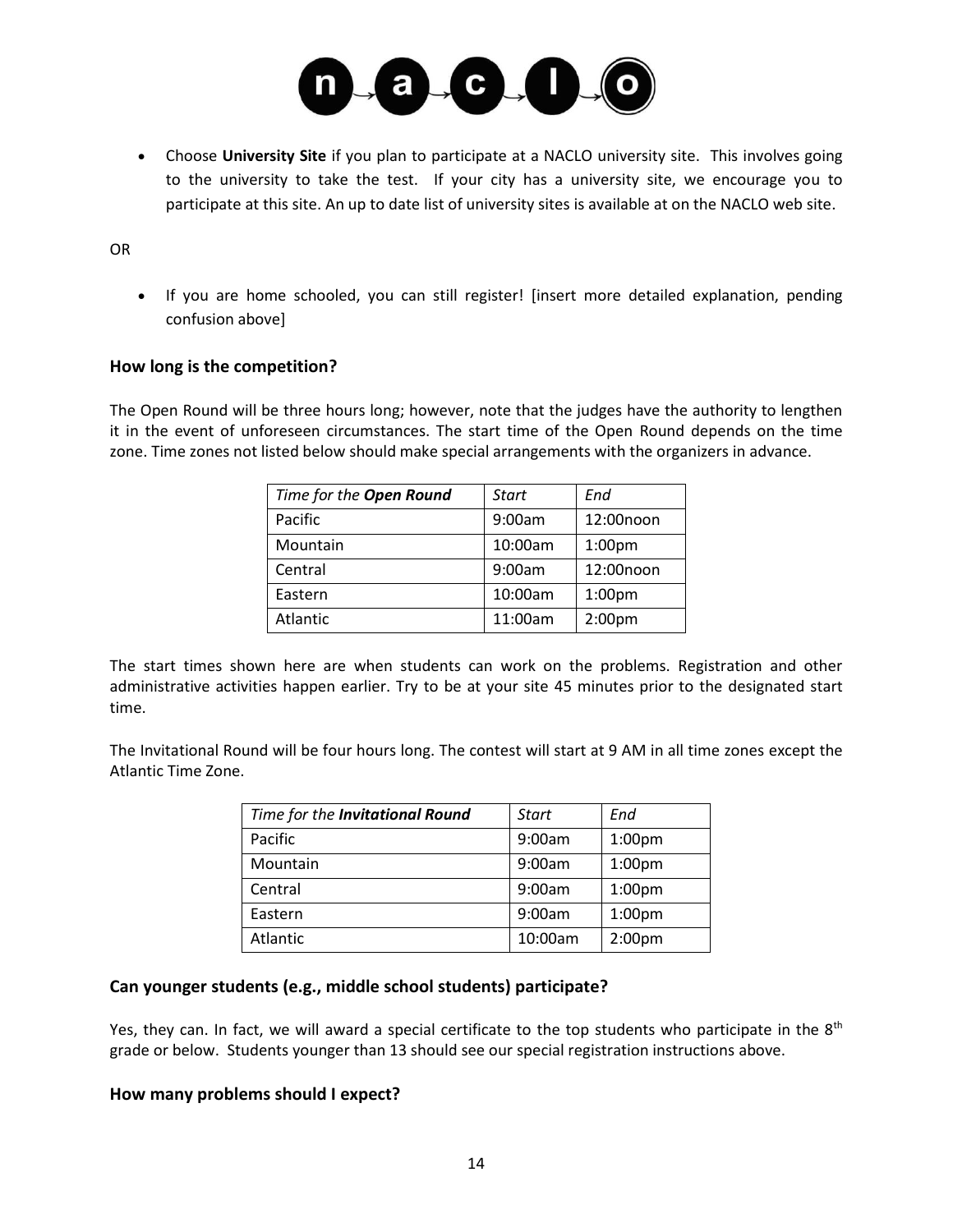

You should expect 5-8 problems during the Open Round and 6-10 (generally harder) problems in the Invitational Round.

#### **What problem types should I expect?**

You may encounter the following problem types; however, this list is not exhaustive, and you may also get problems of other types. The problems will contain all information required for solving them, and you do not need any specialized linguistic knowledge.

- *Translation problems:* A problem includes a set of sentences in a foreign language and their translations into English, which may be in order or out of order. Your task is to learn as much as possible from these translations and then translate other given sentences to or from English. Note that the foreign language may have "tricky" structure and grammar. For example, German sentences often end in verbs. Japanese people talk differently about their family and about someone else's family. Some languages do not use articles or any equivalent of "to be." Others treat animate and inanimate objects differently. Be prepared to figure out these unfamiliar features from the text.
- *Number problems:* A problem includes foreign sentences that describe basic arithmetic facts, such as "six times four is twenty-four," and your task is to figure out how to translate different numbers and expressions. Some languages use bases other than ten; others use different words for the same number depending on the objects being counted, etc.
- *Writing systems:* Your task is to figure out how a particular writing system works and then use it to write out a given text, such as an ancient inscription. Some languages are written right to left or top to bottom, others do not use vowels, etc.
- *Calendar systems:* Your task is to figure out what calendar was used by a particular civilization based on sentences that refer to it.
- *Formal problems:* In this context, "formal" means that you have to build a logical model of a language phenomenon. For example, a transformation rule may say "to convert an active voice sentence to passive voice, make the object of the former sentence the subject of the latter one, convert the verb to passive by using an appropriate form of the verb "to be" with the past participle of the verb, and add "by" before the word that was the subject of the former sentence." If we apply this rule to "Maya ate an apple," we get "An apple was eaten by Maya."
- *Phonological problems:* Your task is to figure out the relationship between the sounds of a language and its writing system.
- *Computational problems:* Your task is to develop a procedure to perform a particular linguistic task in a way that can be carried out by a computer.
- *Other types:* Deciphering kinship systems, transcribing spoken dialogue, associating sentences with images, translating unknown languages from scratch, and many other types of problems.

#### **Where can I find example problems and related reading materials?**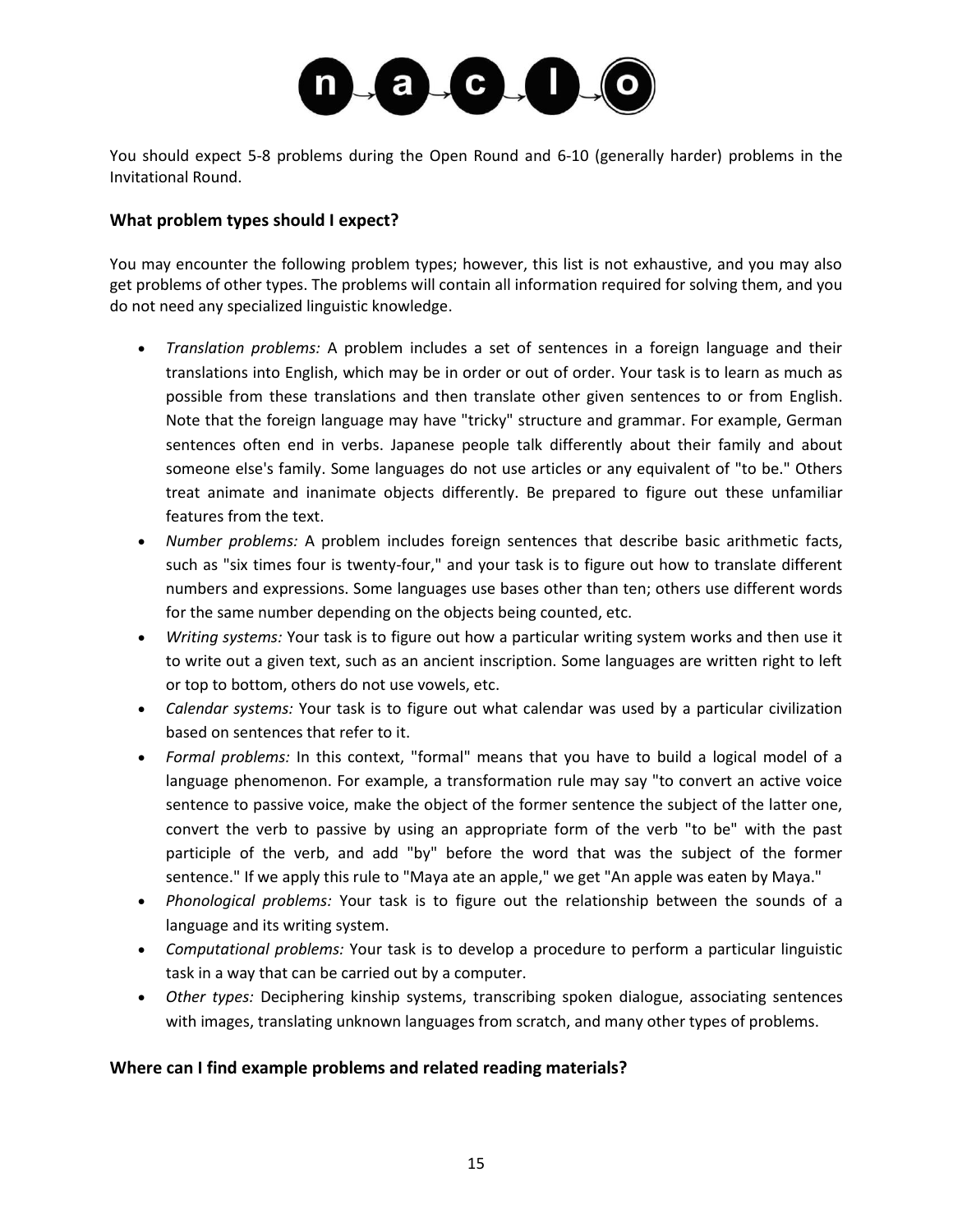

You may find some [reading materials](http://nacloweb.org/resources.php) on the NACLO website; note that these readings are not required for participation. You may also find more than 200+ past problems on the main website under "[Practice](http://nacloweb.org/practice.php)  [Problems](http://nacloweb.org/practice.php)."

You may find even more problems by searching the web for "*IOL*" or "*linguistics olympiad*," where "IOL" stands for "International Linguistics Olympiad."

#### **What knowledge and skills do I need?**

You mostly need logical thinking as well as basic general knowledge, such as arithmetic and standard calendars. You do not need prior knowledge of linguistics, computer science, programming, or foreign languages.

#### **How many people participate in NACLO?**

Recently, 1,700+ students have been participating yearly at 100+ high school sites and about 50 university sites.

#### **What happens if I do well?**

If you earn a high score at the Open Round, you will advance to the Invitational Round. You will be notified if you are invited to participate in the Invitational Round. The top scorers in the Invitational Round will be invited to an online practice program. The top-scoring four US students and the topscoring four Canadian students in the Invitational Round will be chosen to represent the United States and Canada at the International Linguistics Olympiad. Additionally, four more top-scoring US students on an as-yet undetermined combination of the Open Round and Invitational Round may be invited as a second team to represent the United States at the International Linguistics Olympiad.

#### **If I advance to the International Linguistics Olympiad, will I have to pay for my trip?**

We are working on the funding for participating in the international competition, and we will probably be able to provide funding for all teams; at the very least, the top team of the United States will have full funding. If you are a member of a team that does not have full funding from NACLO, you would need to pay for your trip.

#### **How well did the United States teams do at the IOL in 2007-2017?**

In 2007, the United States participated in the International Linguistics Olympiad for the first time. The top US team tied for first place; furthermore, one of the US contestants, Adam Hesterberg, earned the highest score in the individual contest and won one of two "first diplomas." In 2008, the top US team tied for the first/second place, and the second team tied for the third/fourth place. Furthermore, US contestant Hanzhi Zhu received a gold medal. The 2009 team earned a team gold. In 2010, the team earned the most awards ever – a gold medal (Ben Sklaroff), two silvers, three bronzes in the individual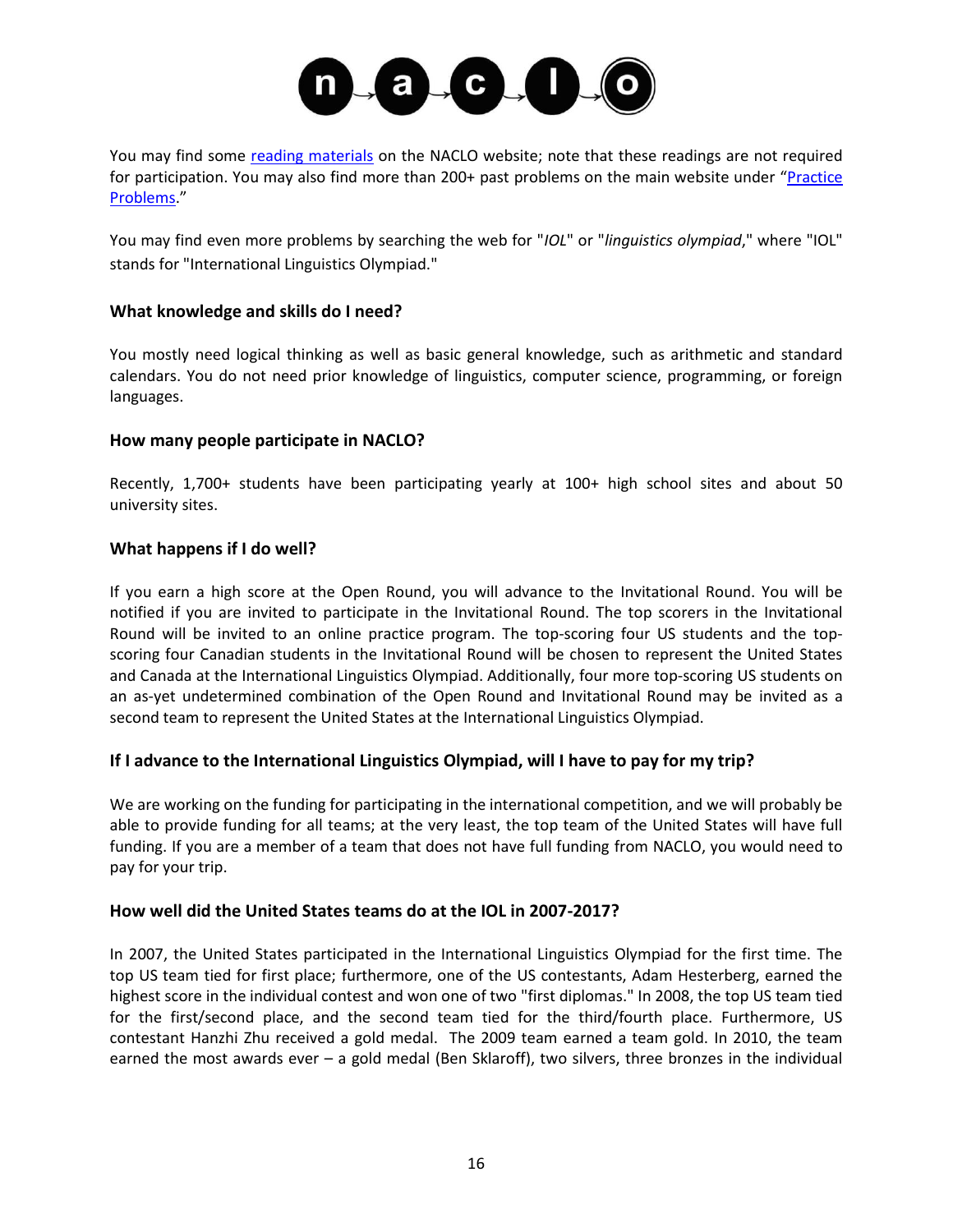

contest + the team first place for the highest team score at the individual contest. In 2011, even more awards came the US team's way, including a gold medal for Morris Alper.

2012 was another very successful year with two US students (Alex Wade and Anderson Wang) getting gold medals, four others getting silver or bronze, and one of the two US teams winning the team contest. In 2013, Alex Wade won a gold medal with the highest score among all participants whereas one of the US teams (Team Red) won the team contest. In 2014, Darryl Wu won an individual gold medal, and USA Red won a team gold medal. In 2015, James Wedgwood, James Bloxham, and Kevin Yang won individual gold medals. USA Red finished in first place among all teams based on the average score in the individual contest and also finished in second place in the team event. In 2016, US contestant James Wedgwood won a gold medal in the individual round for the second year running and US contestants also scooped three silver medals and two bronze medals. Additionally, USA Red earned the team trophy for the highest combined score on the individual event. Continuing the trend, the teams also won six medals at the 2017 IOL. Brian Xiao of USA Red won a gold medal while silver medals went to three other US contestants and bronze to two other US contestants.

You may find more information about the results at the International Linguistics Olympiad website and the NSF press releases on the NACLO website.

#### **How well did Canada do at the IOL?**

Canada participated in the IOL for the first time in 2011. The team received a bronze medal (Daniel Mitropolsky) in 2011. In 2013, Daniel Lovsted won a bronze medal. In 2014, Daniel Lovsted won an individual gold medal, Yan Huang received a silver medal, Simon Huang got a bronze medal, while the Canadian team finished in second place overall based on the average score in the individual contest. In 2015, Emma McLean received a bronze medal.

#### **What if my question was not answered above?**

If you have further questions, please contac[t naclo18org@umich.edu.](mailto:naclo18org@umich.edu)